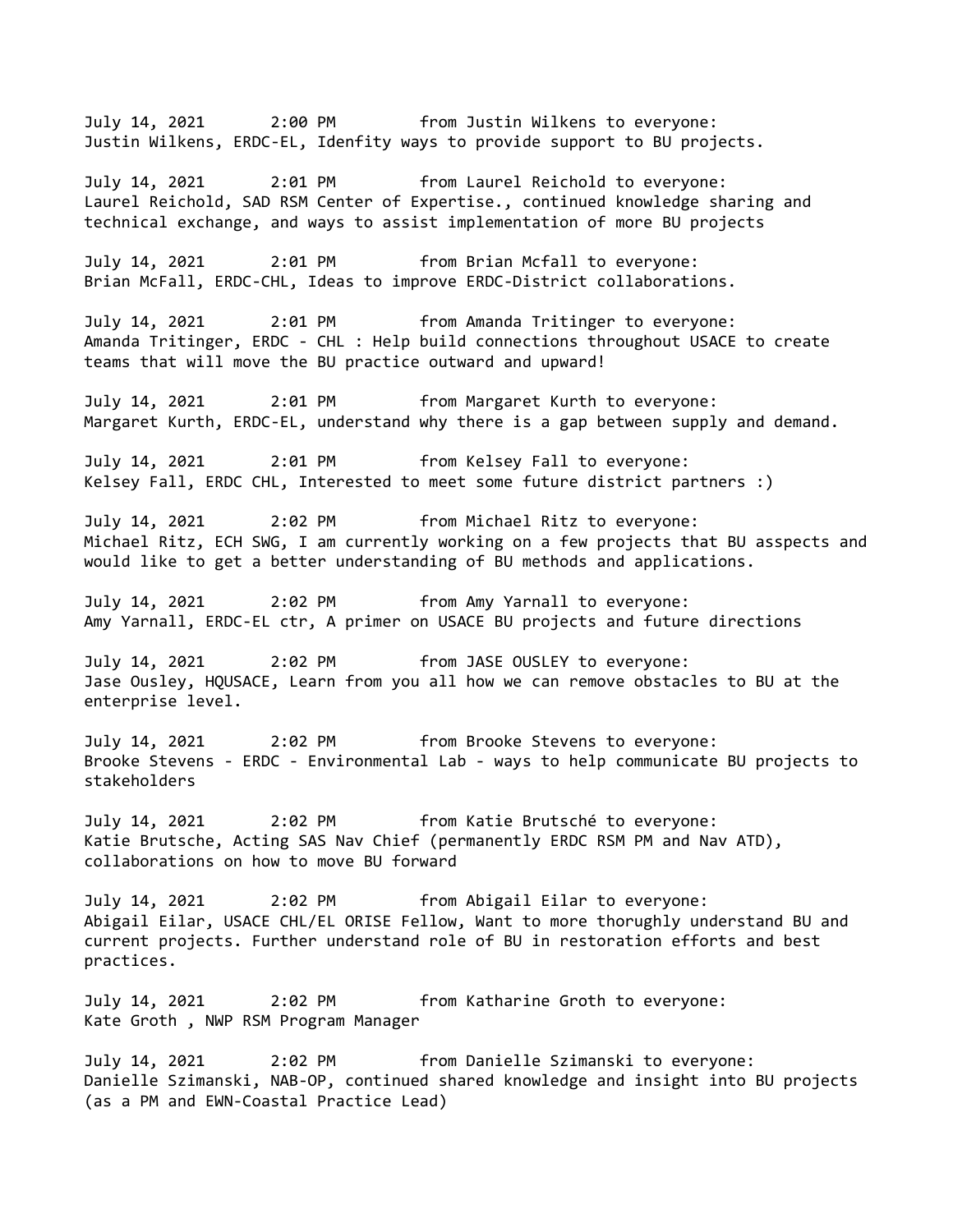July 14, 2021 2:02 PM from Alison Anderson to everyone: Alison Anderson, MVS-Planning, Better understand BU methiods and applications

July 14, 2021 2:02 PM from chuck Theiling to everyone: Chuck Theiling ERDC-EL, Want to promote adaptive management on restoration projects and commercial opportunities.

July 14, 2021 2:02 PM from Heather Schlosser to everyone: Heather Schlosser, SPD (Navigation and Coastal Program Manager): Learn about the BU efforts to see where they may apply within SPD.

July 14, 2021 2:02 PM from Dave Crane to everyone: Dave Crane - Environmental Resources Specialist out of the Omaha District. Also the recently selected biologist Engineering with Nature River Practice Lead. Looking to learn more about this important coastal practice.

July 14, 2021 2:03 PM from Breann Popkin to everyone: Bre Popkin, MVR-Operations, hear lessons learned from other Districts and find opportunties to collaborate and implement BU

July 14, 2021 2:03 PM from Jacob Berkowitz to everyone: Jacob Berkowitz - ERDC-EL - Soil nerd interested in developing comprehensive, cross-disciplinary assessments of BU projects.

July 14, 2021 2:03 PM from James Lewis to everyone: Jim Lewis, MVD Mississippi River Science and Technology Office. I'm looking forward to learning more about the background/guidelines of BU and current status of applications.

July 14, 2021 2:03 PM from Jodi and Maya to everyone: Jodi Swaenepoel and Maya McHugh - ERDC CHL - Summer Research Interns

July 14, 2021 2:03 PM from Jessica Podoski to everyone: Jessica Podoski, Honolulu District, O&M Technical Manager, Learn from others on BU opportunities that may work in POH

July 14, 2021 2:03 PM from Doug Krafft to everyone: Doug Krafft - ERDC - CHL listening and learning

July 14, 2021 2:03 PM from Todd Bridges to everyone: Todd Bridges. Happy to be here. I have the same goal as yesterday: to not be bored. :)

July 14, 2021 2:04 PM from Catie Dillon to everyone: Catie Dillon, Honolulu District, Broader look at BU applications within USACE.

July 14, 2021 2:04 PM from Brook Herman to everyone: Brook Herman - ERDC-EL. Ways to overcome barriers to implementing BU projects.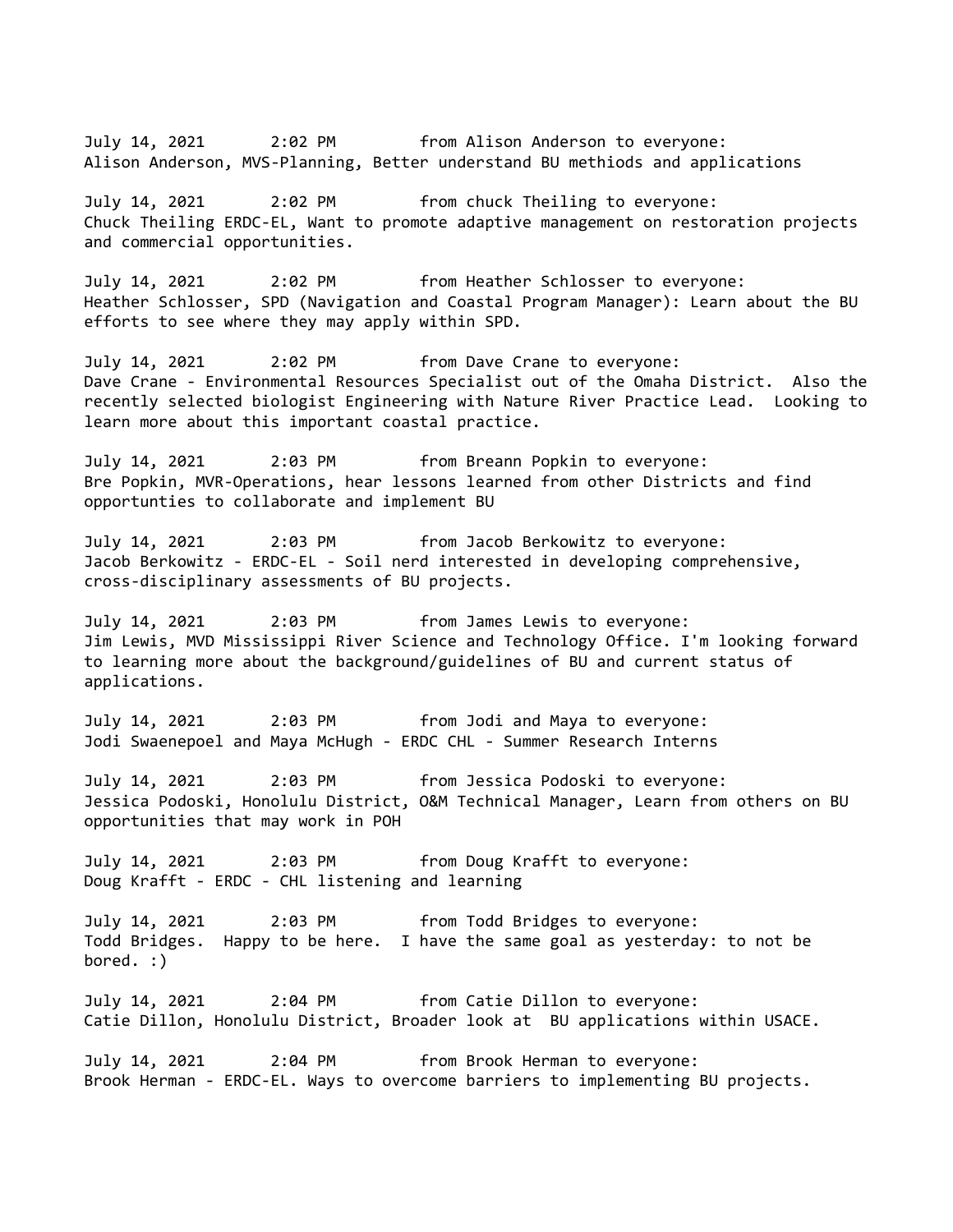July 14, 2021 2:04 PM from Monica Chasten to everyone: Monica Chasten, Project Manager , RSM/EWN lead and Coastal Engineer in Philly District. Actively looking for BU opportunities for coastal nav channels in NJ and DE July 14, 2021 2:04 PM from Clay Mccoy to everyone: Clay McCoy, SAD RSM RCX, looking for good ideas to implement July 14, 2021 2:04 PM from David Moore to everyone: David Moore - ERDC - EL Toxicologist working in the areas of sediment management including beneficial use. Especially interested in beneficial use of chemically challenged material. July 14, 2021 2:07 PM to Amanda Tritinger (privately): Hey Amanda, July 14, 2021 2:07 PM from Danielle Tarpley to everyone: A Historic Look at USACE BU Case Studies - Jacob Berkowitz July 14, 2021 2:07 PM to Amanda Tritinger (privately): do you want me to leave cameras on until after these presentations? July 14, 2021 2:07 PM from Amanda Tritinger (privately): Le'ts wait until the guided discussion July 14, 2021 2:08 PM from Amanda Tritinger (privately): I watched the video yesterday, and it was nice to have the pm's video on while they did their briefings July 14, 2021 2:08 PM from Elizabeth Godsey to everyone: Elizabeth Godsey, Mobile District, Coastal and Regional Sediment Management Engineering Technical Lead and USACE Engineering with Nature Coastal Practice Lead. Share the successes as BU projects provide opportunities to get multidisciplinary and multisector teams working collaboratively and thinking out of the box. This can often lead to advancements in science and tools, which help teams find and move solutions forward that support economic and environmentally sustainable solutions. July 14, 2021 2:08 PM from Amanda Tritinger (privately): \*the video recording July 14, 2021 2:08 PM from Amanda Tritinger (privately): Thank you. July 14, 2021 2:09 PM from Todd Bridges to everyone: The revelance of this project is encasulatd by Senator Capito's question to me: What about the O&M of nature-based projects? July 14, 2021 2:10 PM from Amanda Tritinger (privately): (So yes, leave on during presentations, thank! you)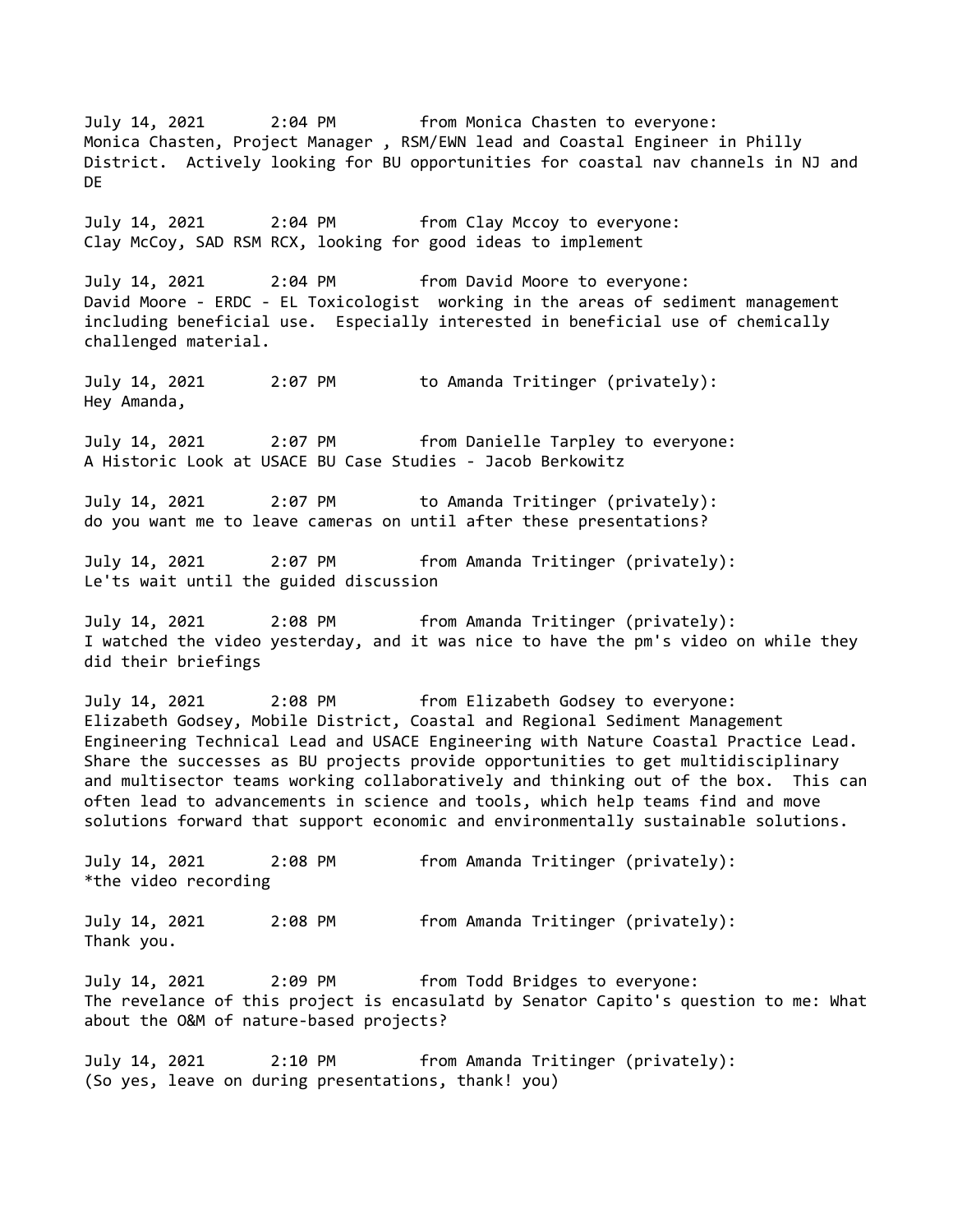July 14, 2021 2:11 PM to Amanda Tritinger (privately): Got it, will do! July 14, 2021 2:13 PM from Kelsey Fall to everyone: The link to Jacob's paper https://www.westerndredging.org/phocadownload/2021\_Virtual/Proceedings/2021%20Dredgi ng%20Summit%20and%20Expo%20Proceedings.pdf July 14, 2021 2:16 PM from Monica Chasten to everyone: In Philly, we have many examples of BU projects that were unintentionally constructed and now are some of the best habitats in the region. some were created when we dug the channels initially and are great to show resource agencies how they have evolved over many years, but don't have a ton of data, just photos. We are now trying to use those lessons learned to intentionally construct placements now. Hopefully Jacob and teams effort can be expanded to capture some of these sites that were not designed and really ended up being some of our best examples of BU/EWN/RSM projects, unintentionally. July 14, 2021 2:17 PM from Todd Bridges to everyone: While we continue to exapnd quantiative knowledge about process and beenfits, we need to complement that with an ability to simply and clearly descirbe the benefits and business / value case for BU. We won't make sufficient progress on BU if every

July 14, 2021 2:19 PM from Jacob Berkowitz to everyone: Thanks everyone for joining. feel free to enter question sin the chat as well!

July 14, 2021 2:19 PM from Todd Bridges to everyone: We need more documenting of decades-old projects, whether they were "happy accidents" or intentional BU.

BU project requires its own research project.

July 14, 2021 2:19 PM from Amanda Tritinger to everyone: And please don't hesitate to keep on using the chat function to continue sharing your thoughts!!

July 14, 2021 2:20 PM from Danielle Tarpley to everyone: Overview of BU Gidance - Jase Ousley

July 14, 2021 2:26 PM from Amanda Tritinger to everyone: https://rsm.usace.army.mil/budb/

July 14, 2021 2:29 PM from Todd Bridges to everyone: In addition to establishing a national target o BU, we should also strive for consistency across Districts. For example, we should have no dredging districts in the future that have zero (or near zero) BU.

July 14, 2021 2:31 PM from Todd Bridges to everyone: Incerased costs are a challenge. However, there are zero / near zero additional cost BU opportunities out there right now.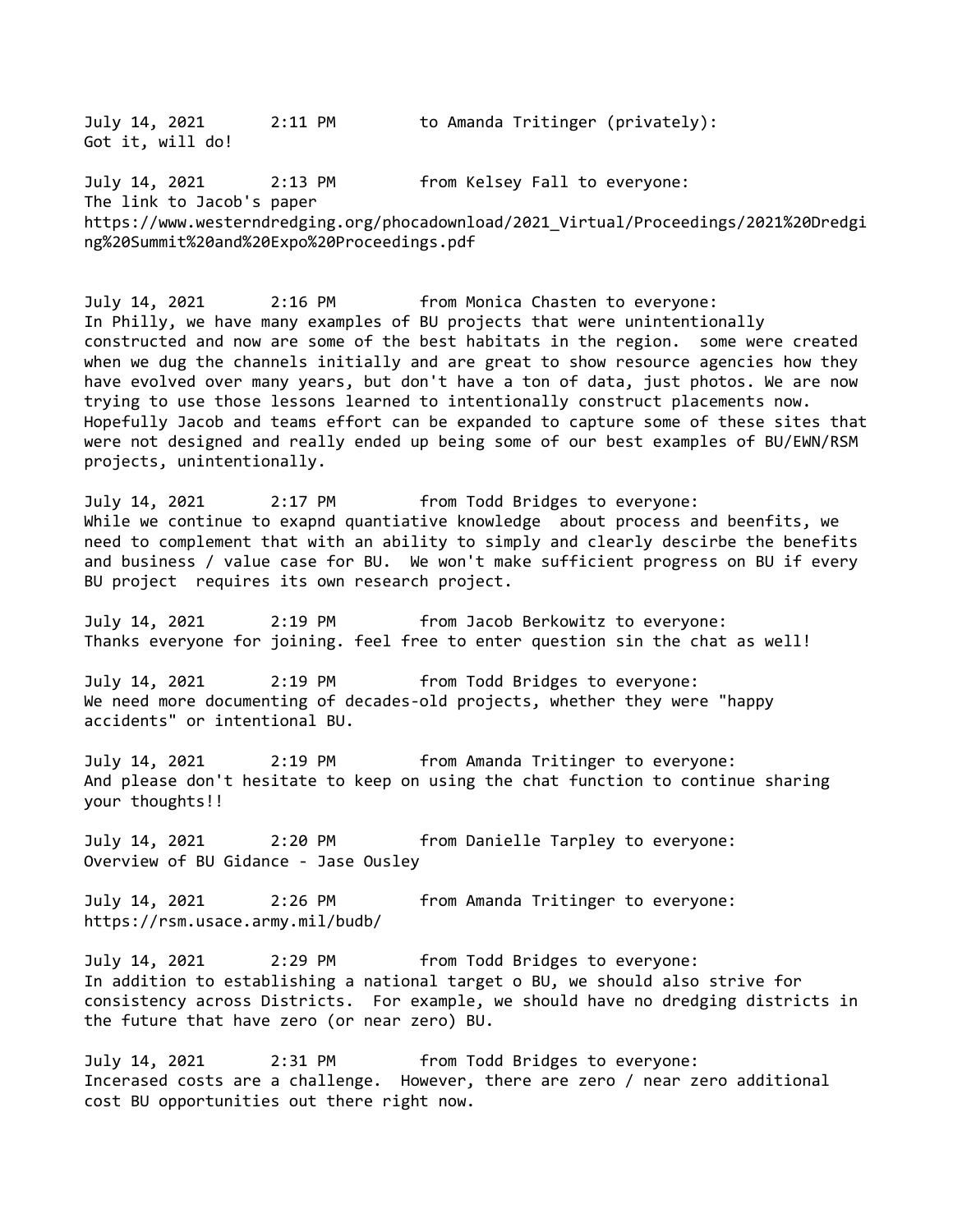July 14, 2021 2:36 PM from Jessica Podoski to everyone: Policy challenge - Section 204 and 1122 do not allow beneficial use on an existing USACE project that is maintained by non-fed sponsors... please address this in the new 125 policy. July 14, 2021 2:37 PM from Todd Bridges to everyone: Thank you Jacob and Jase! July 14, 2021 2:38 PM from Danielle Tarpley to everyone: Guided discussion: What is the status of BU throughout USACE? July 14, 2021 2:39 PM from Danielle Tarpley to everyone: Definitions & types of BU July 14, 2021 2:39 PM from Katie Brutsché to everyone: @Jessica: your point is well made and is dfinitely on the mind of HQ. I've been out of the loop a bit on this detail, but I know we've talked a bunch abotu the idea of somehow separating 204 from 1122 July 14, 2021 2:39 PM from Heather Schlosser to everyone: This is my first time looking at the BU/RSM viewer - it is quite powerful! I think this will be a great tool to better target projects that we may be able to targer for BU opportunities. July 14, 2021 2:40 PM from Katie Brutsché to everyone: @Heather: Great to hear that feedback! Please definitely encourage your districts to put their data in DIS and make sure they are accurate. That'll help to ensure we are displaying the right stuff! July 14, 2021 2:42 PM from JASE OUSLEY to everyone: @Jessica. Yes, what Katie said, and we are trying to make sure that we are not carrying obstacles forward in the 125 IG July 14, 2021 2:43 PM from Jessica Podoski to everyone: @Katie @Jase - THANK YOU! July 14, 2021 2:43 PM from Todd Bridges to everyone: What would be an example of "negative" use of dredged material? :) July 14, 2021 2:43 PM from Breann Popkin to everyone: beneficial use is anything that would maintain capacities of placement sites July 14, 2021 2:43 PM from Coraggio Maglio to everyone: Purposeful (intentional) placement to perform ecosystem goods and services July 14, 2021 2:44 PM from Breann Popkin to everyone: There is a big push from resource agencies on the Upper Mississippi to remove material from the system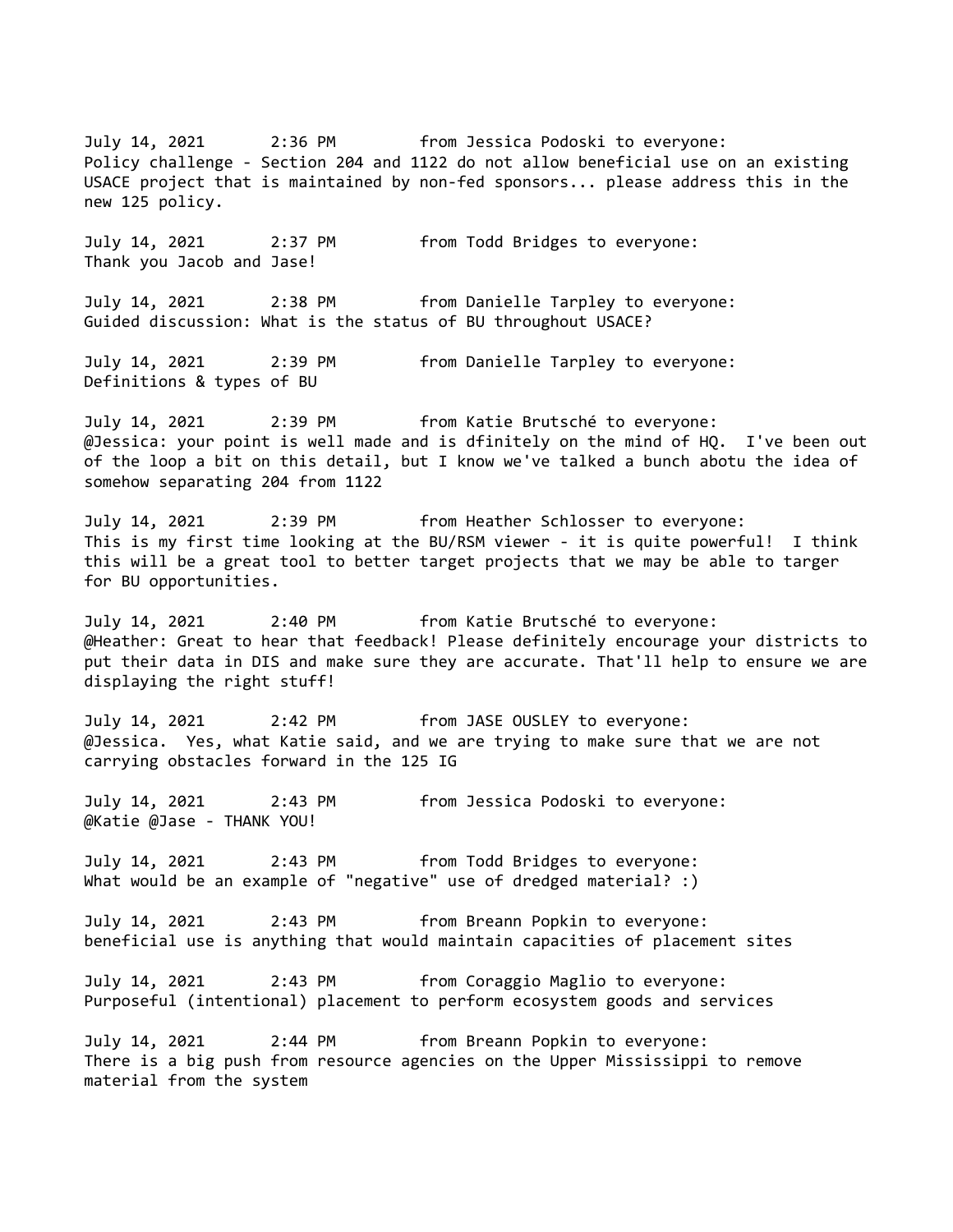July 14, 2021 2:46 PM from James Lewis to everyone: One possible way to define beneficial use is anything that changes the view of sediment as the problem to viewing sediment as a resource that can be used to solve another problem. July 14, 2021 2:47 PM from Elizabeth Godsey to everyone: I like the word purposeful. We can find examples of BU dating back to the start of Navigation channel dredging, but these were not always intentional by the definitions. July 14, 2021 2:47 PM from Jacob Berkowitz to everyone: Def: ecological, engineering, and social benefits (including environmental jusice and recreation) should be considered July 14, 2021 2:47 PM from Todd Bridges to everyone: I think there would be a lot of value in collecting "definitions" that have or are being used in different regions to raise awareness about practice and different perspectives. As I said yesterday, the goal is not to insist on one definition "to rule them all" but to use language to help us make progress on beneficial uses of sediment. July 14, 2021 2:49 PM from Brooke Stevens to everyone: @Todd - I agree, we need to capture the different viewpoints. I think we ultimately have the same goal, we are just using different works in phrases. July 14, 2021 2:49 PM from Danielle Tarpley to everyone: Obstacles & Levers for BU July 14, 2021 2:49 PM from Margaret Kurth to everyone: I proposed this yesterday for the reason Dr. Bridges is talking about now - that projects need material. BU = strategic coordination of dredge material supply and ecological engineering needs. July 14, 2021 2:50 PM from Todd Bridges to everyone: Move the onus from "why are you doing BU?" to "why aren't you doing BU?" July 14, 2021 2:52 PM from Danielle Szimanski to everyone: Levers can be collaboration with other agencies (fed or local level) for restoration needs to identify potential BU projects. Not only for immediate needs but what they are looking at in the future. July 14, 2021 2:52 PM from Elizabeth Godsey to everyone: Lack of good mentoring throughout USACE. July 14, 2021 2:53 PM from Breann Popkin to everyone: ^ yes July 14, 2021 2:53 PM from Danielle Szimanski to everyone: As Jacob was saying earlier, quantifying the ecological benfits through research

will aid in those policy and regional obstacles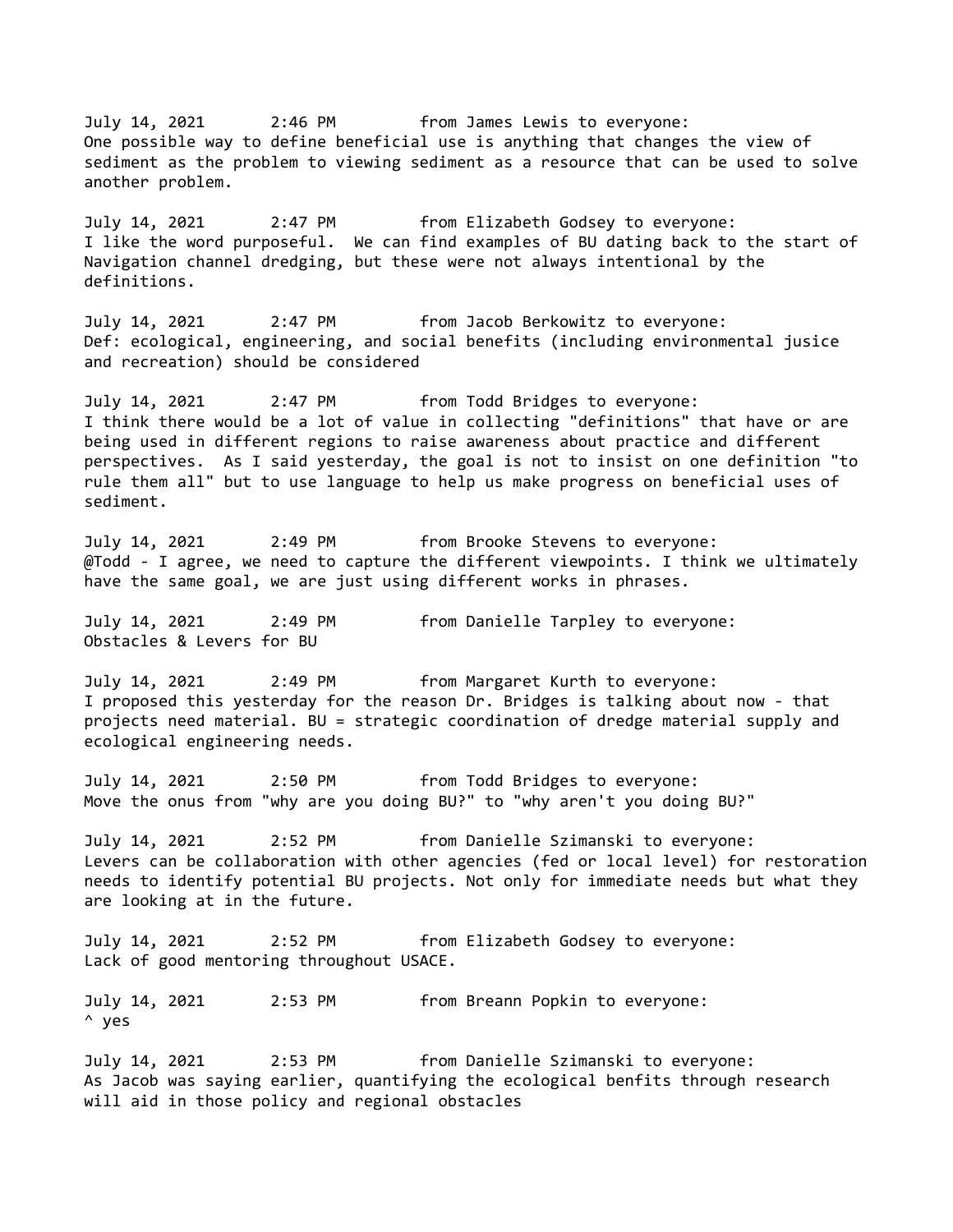July 14, 2021 2:53 PM from Alison Anderson to everyone: technical obstacle: timing of dredging need and availability of BU site July 14, 2021 2:53 PM from Todd Bridges to everyone: Obstacle: different flavors of "risk aversion" within different organizations or functional areas within organizations. July 14, 2021 2:53 PM from Jessica Podoski to everyone: Technical Obstacle - mixture of beach quality sand with a small percentage of fine material, but too much to meet state "beach placement" standards July 14, 2021 2:53 PM from Breann Popkin to everyone: willingness for non-fed sponsor July 14, 2021 2:53 PM from Jacob Berkowitz to everyone: Obstacle - BU project percieved as more risky and more expensive; Lever - quantify the actual value delivered by BU projects July 14, 2021 2:53 PM from David Moore to everyone: Placing material on someone elses site (clean-up) because of percieved liabilities July 14, 2021 2:53 PM from James Lewis to everyone: Obstacles: cost, potential contaminants, commitment from cost-share partners July 14, 2021 2:54 PM from Elizabeth Godsey to everyone: Cultural Resource survey requirements and costs. July 14, 2021 2:55 PM from Todd Bridges to everyone: One "solution" for those with contaminant focus, would be to get them focused on the bigger problem "predator" chasing them, like natural hazards and climate change. July 14, 2021 2:55 PM from Breann Popkin to everyone: permitting via state regulating agencies July 14, 2021 2:55 PM from Danielle Szimanski to everyone: @Monica, yes, local resource agencies needing to understand the timeframe and not need to require 3+ years pre monitoring before allowing placement July 14, 2021 2:56 PM from Elizabeth Godsey to everyone: Smaller BU sites but too large of dredges. These often do not align. July 14, 2021 2:57 PM from Danielle Szimanski to everyone: O&M not having funding for that funding is an obstacle, but leverage is having those relationships to pull in for the monitoring July 14, 2021 2:57 PM from Todd Bridges to everyone: One potential solution for addressing timing issues is to expand felxibility through open-water temporary storage. MVN has been doing this on the Miss River for many years. But there are other contexts where this could work, including in bays (e.g.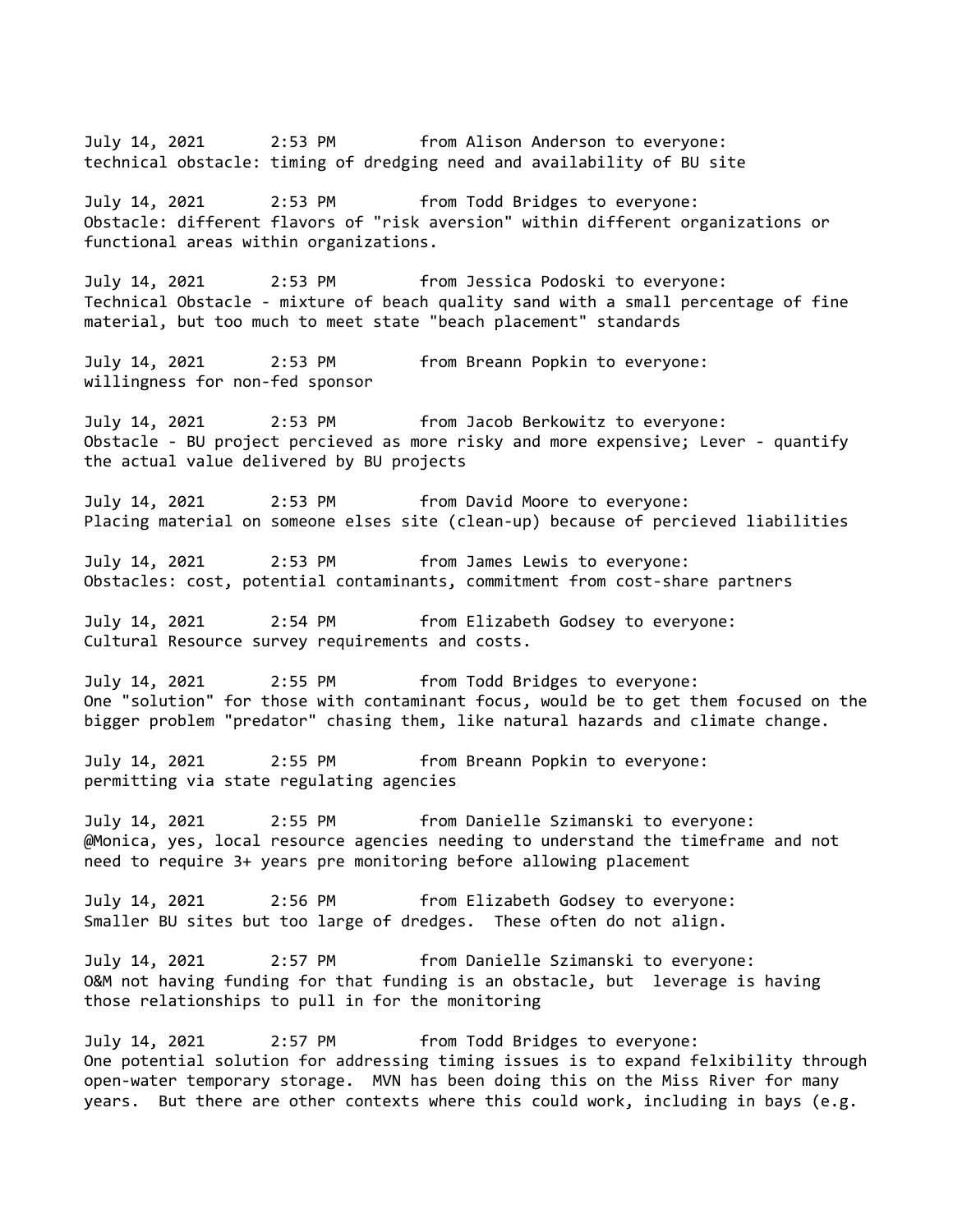SF Bay).

July 14, 2021 2:58 PM from Danielle Szimanski to everyone: adding to the small scale projects, cost/cy because of down time, precision of placement, etc.

July 14, 2021 2:58 PM from Breann Popkin to everyone: Curious how other Districts handle the potential liability if private groups remove material from a upland placement site

July 14, 2021 2:59 PM from Elizabeth Godsey to everyone: Timelines to execute agreements that should be standard in USACE

July 14, 2021 3:00 PM from Todd Bridges to everyone: Costs considered on a narrow, annual basis or costs considered over a longer timeframe or project lifecycle?

July 14, 2021 3:01 PM from Danielle Szimanski to everyone: Leverage: bring in potential monitoring partners early and often as soon as there is an idea for BU, once relationships are established they can be used as a resource over and over again

July 14, 2021 3:02 PM from Danielle Szimanski to everyone: bring those monitoring partners in for design aspects as well

July 14, 2021 3:02 PM from Heather Schlosser to everyone: Levers - Demo or Pilot type projects can help with bringing Resource Agencies on board and they can play a larger part in the planning.

July 14, 2021 3:02 PM from David Moore to everyone: Pilots to move the needle

July 14, 2021 3:03 PM from Elizabeth Godsey to everyone: coordination that enables mutual understanding and shared risk.

July 14, 2021 3:04 PM from Todd Bridges to everyone: We need to distinguish equipment, operational, contract, real estate, etc. costs verses the time needed to develop the path (including relationships and clearances) to do more BU. Every Dsirtict needs a BU facilitator funded by the enterprise to lead and carry this.

July 14, 2021 3:05 PM from Elizabeth Godsey to everyone: Align implementation with research.

July 14, 2021 3:05 PM from Danielle Szimanski to everyone: Maryland just established an Innovative Resuse set of Guidelines in 2017 to remove sediment from the CDFs to allow for greater capacity

July 14, 2021 3:08 PM from Elizabeth Godsey to everyone: Agree District BU managers and champions!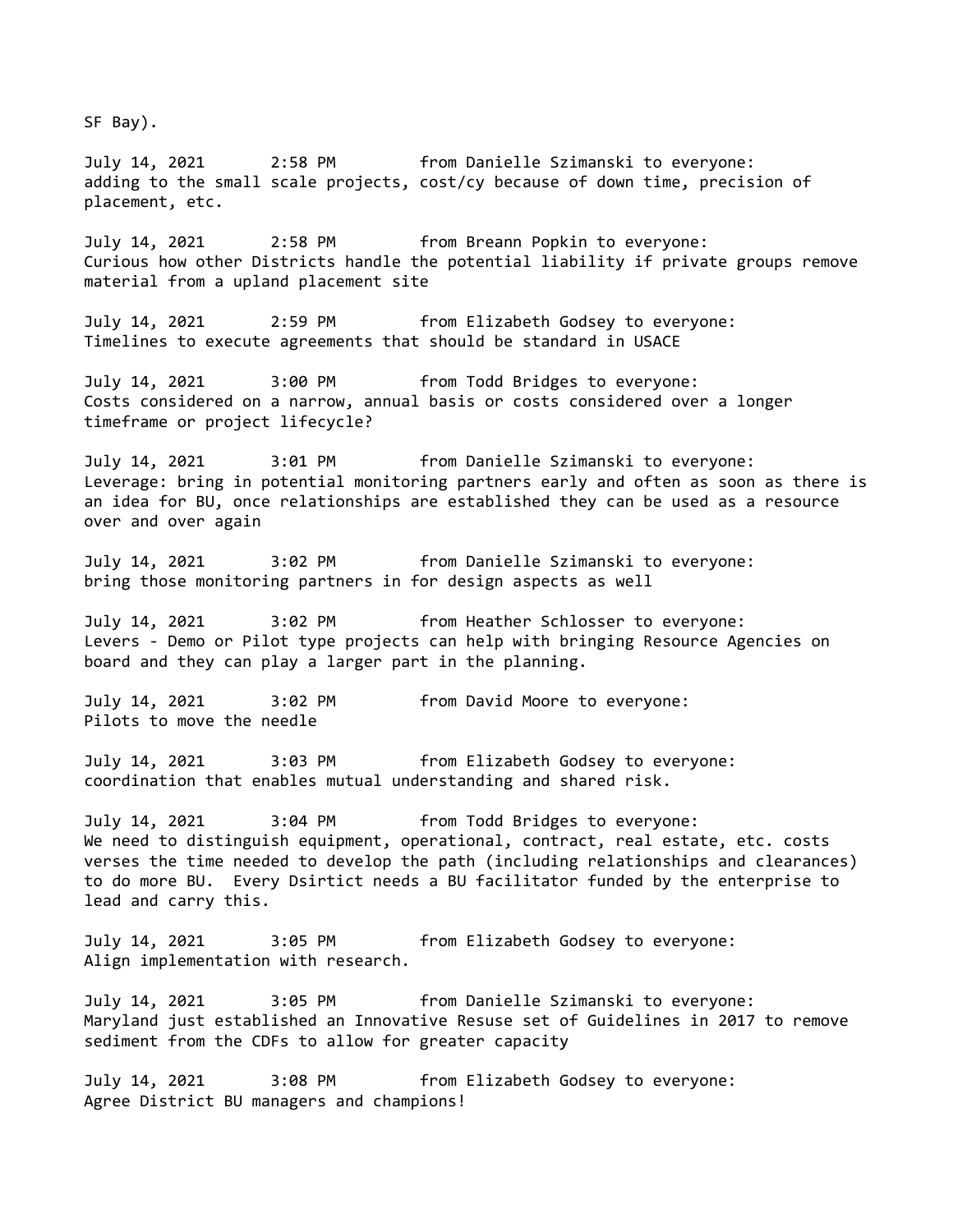General opportunites for expanding BU July 14, 2021 3:08 PM from Todd Bridges to everyone: I've long thought thar almost everything is more complicated when managing dredged material on land. Maybe others think differently? July 14, 2021 3:08 PM from Todd Bridges to everyone: \*that July 14, 2021 3:09 PM from Elizabeth Godsey to everyone: Restore proposals going in to set funds aside to maintain all the restoration sites. Partnerships will align these sites with the source of material within our channels. July 14, 2021 3:11 PM from Todd Bridges to everyone: One language issue... Whenever possible I try to use the word "sediment" than "material". When you think about from the perspectives of others, "mateiral" could include car tires, dead cows, whatever. July 14, 2021 3:12 PM from Elizabeth Godsey to everyone: Opportunities are increasing with the awareness of the impacts of climate change. July 14, 2021 3:14 PM from Heather Schlosser to everyone: Audio issues.... July 14, 2021 3:14 PM from Alison Anderson to everyone: We have leveraged our Biological Opinion program partners to identify the habitat types needed in the Miss. River. Still trying to get those habitats created through dredge placement. July 14, 2021 3:15 PM from Heather Schlosser to everyone: I think during the Planning Process, looking at BU opportunities is perhaps easier sometimes than trying to change a nav project that has been ongoing for decades. July 14, 2021 3:15 PM from Jason Thies to everyone: I am with the Galveston district now, but did a lot of coastal work on Lake Michigan for a private consulting firm a few years ago. There is a huge need for BU nourishment when lake levels are high, which happens to coincide with reduced dredge activity (higher water levels reduce need for nav projects). Also, as previuosly mentioned there were issues surrounding regulated (contaminated) materials July 14, 2021 3:17 PM from Jessica Podoski to everyone: RSM program has enabled us to put some science behind our assertions of the value of BU - this has built us a lot of trust and value with our stakeholders for partnering when they do have to cost share July 14, 2021 3:17 PM from Elizabeth Godsey to everyone: Resource agency becoming our partners, developing the plans and having shared ownership.

July 14, 2021 3:08 PM from Danielle Tarpley to everyone: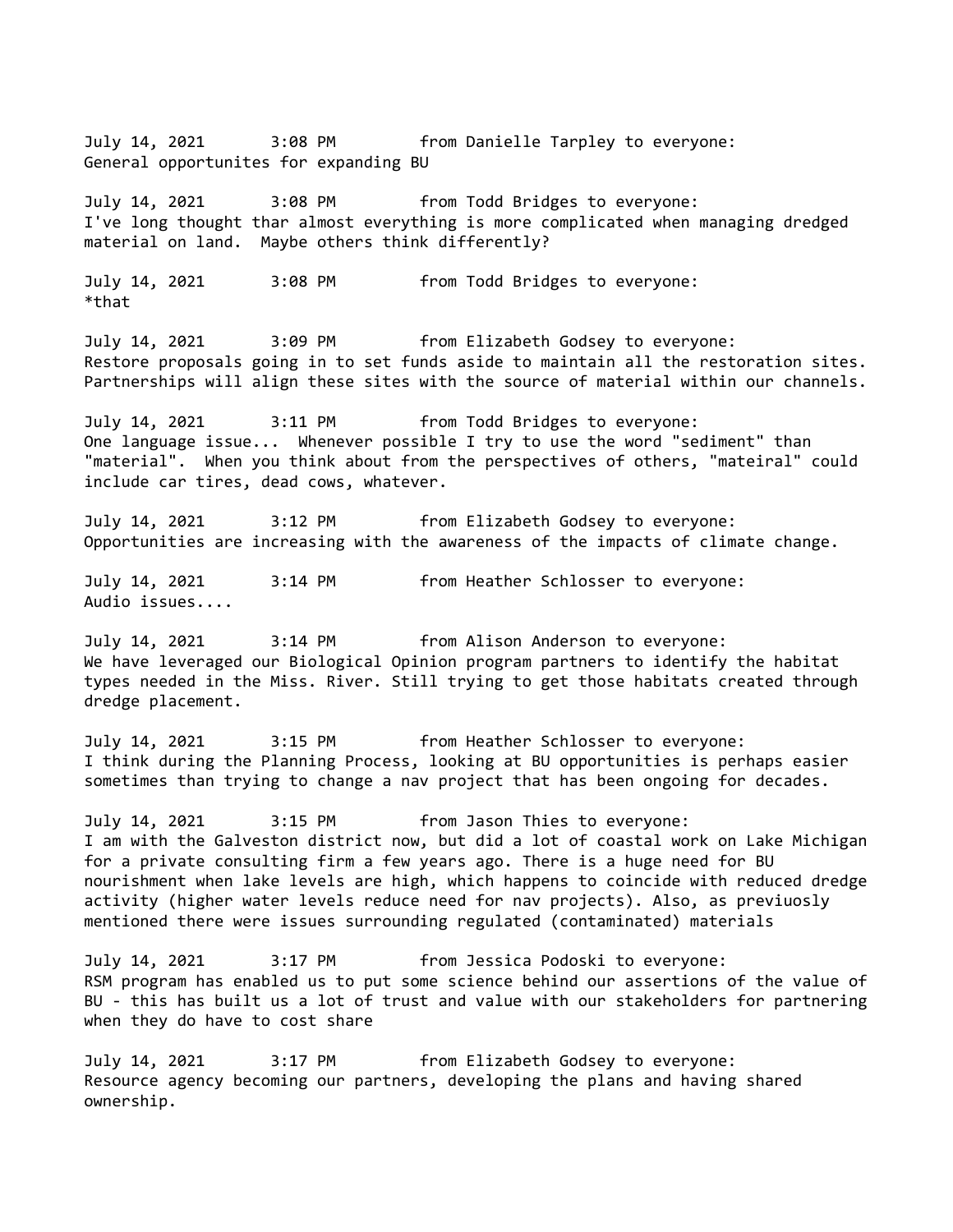July 14, 2021 3:17 PM from Brandon Boyd to everyone: communication of the negative impact and outcome of non-BU action scenario

July 14, 2021 3:17 PM from Jacob Berkowitz to everyone: Managing stakeholder expectations - these are natural systems that SHOULD change and evolve in response to environmnetal perterbations

July 14, 2021 3:19 PM from Danielle Tarpley to everyone: Guided discussion: What is needed for successful partnering between USACE (ERDC+ Districts) and beyond (i.e. Federal Agencies, Academia, etc.)?

July 14, 2021 3:21 PM from Danielle Tarpley to everyone: What are ingredients for successful partnering/collaboration between ERDC and Districts?

July 14, 2021 3:25 PM from James Lewis to everyone: I think the key is consistency. There are so many challenges (funding cycles, workload cycles, attention to the problem cycles). Consistency in communication is the key. And if consistency in funding is possible, that is a huge help.

July 14, 2021 3:25 PM from Kelsey Fall to everyone: early and constant communication between ERDC and district team members. Elizabeth, I agree we are a team, partners, all USACE. So i guess my question for district personell on here, how is best to communicate?

July 14, 2021 3:28 PM from Heather Schlosser to everyone: It is useful to have ERDC team members participate on regular PDT meetings.

July 14, 2021 3:29 PM from Danielle Tarpley to everyone: How do we create synergy across USACE on BU?

July 14, 2021 3:31 PM from Todd Bridges to everyone: How can we share successes and best practices most effectively across the USACE enterprise? What communication products or pathways or platforms for doing this?

July 14, 2021 3:31 PM from James Lewis to everyone: In terms of communication, I think it works best on an individual level. If an ERDC expert can find a District person that does something they are very interested in, then I think individual check-ins (monthly, quarterly) would be best. Likewise, if a District person can find an ERDC expert doing something they are interested in. Often when things go up and across through leadership chains, the motivation/excitement/engagement in the topic of solving the problem gets lost.

July 14, 2021 3:32 PM from Todd Bridges to everyone: What are the preferred ways for ERDC to communicate what we are doing to District team members?

July 14, 2021 3:32 PM from Jacob Berkowitz to everyone: Leverage the RARG/SON process to test innovative solutions to add value to more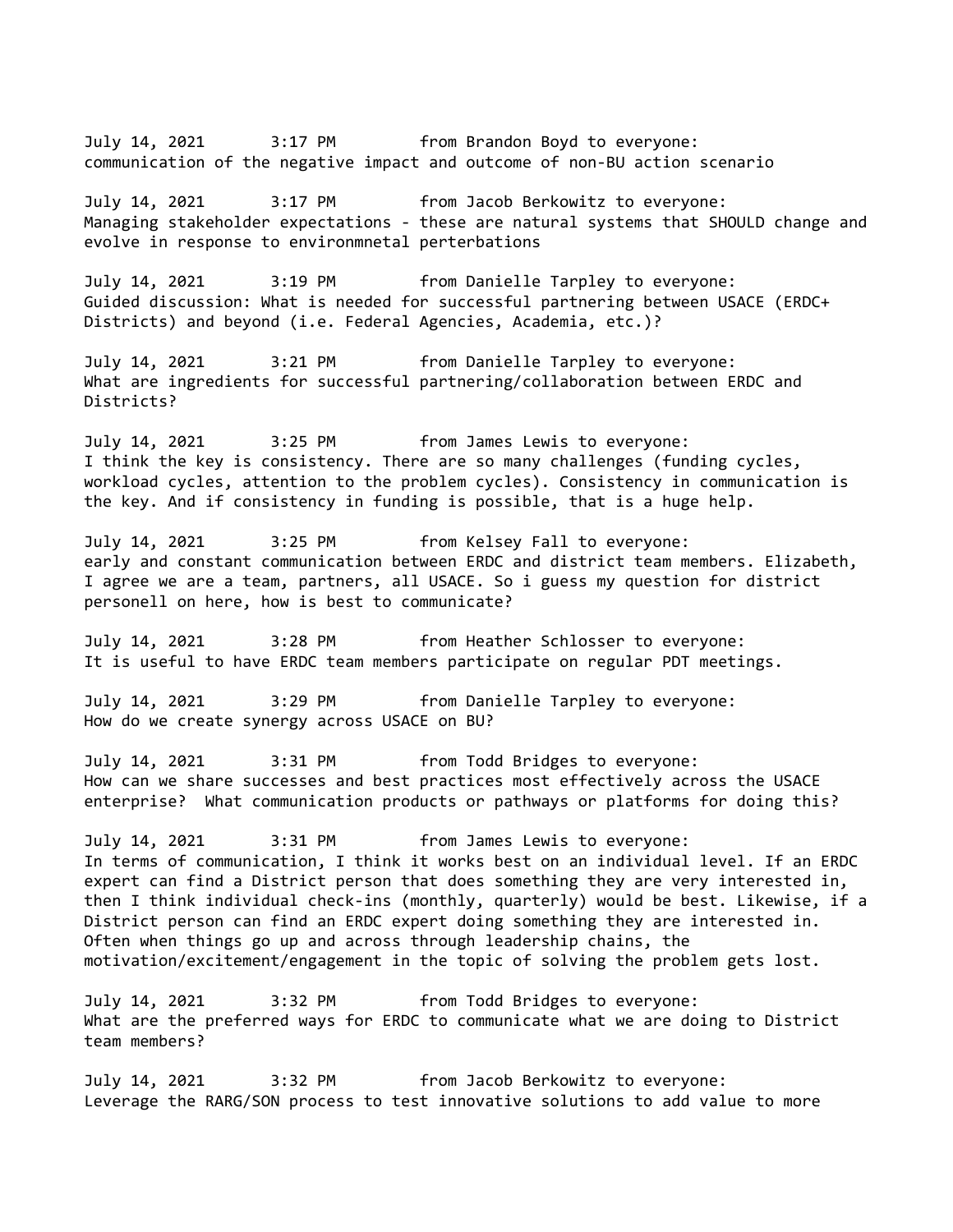District projects July 14, 2021 3:32 PM from Breann Popkin to everyone: RE has been an issue for MVR July 14, 2021 3:33 PM from Alison Anderson to everyone: I'm hoping the IG will help push us through the status quo for dredge placement July 14, 2021 3:34 PM from Danielle Tarpley to everyone: What are ingredients for successful partnering between USACE and others? July 14, 2021 3:35 PM from David Moore to everyone: Don't forget industry as a potential partner there are alot of shared interest in Industry. July 14, 2021 3:44 PM from David Moore to everyone: To clarify I'm not just talking abouth the dredging idustry (think DOW, Dupont, etc.) they see DM as a resource and have therr own needs to manage materials. July 14, 2021 3:47 PM from chuck Theiling to everyone: aggregate company partnerships July 14, 2021 3:50 PM from Breann Popkin to everyone: mix July 14, 2021 3:50 PM from Alison Anderson to everyone: In person workshops with agency partners July 14, 2021 3:51 PM from Jessica Podoski to everyone: I like internal only for webinars - more open communications July 14, 2021 3:51 PM from Jessica Podoski to everyone: but sometimes with parnters is good too July 14, 2021 3:51 PM from Jacob Berkowitz to everyone: WEDA has webinars and they can be coordinated with publication of a jounral article, etc July 14, 2021 3:52 PM from Justin Wilkens to everyone: A benefit of getting ERDC involved in your BU project is to do this very thing through technical reports, journal articles, conference presentations, videos, etc. July 14, 2021 3:52 PM from Kelsey Fall to everyone: Great minds @Brooke! July 14, 2021 3:54 PM from Kelsey Fall to everyone: good point @Justin! Coferences/JA are where I meet most of my academic/industry contacts July 14, 2021 3:55 PM from Edward Brauer to everyone: